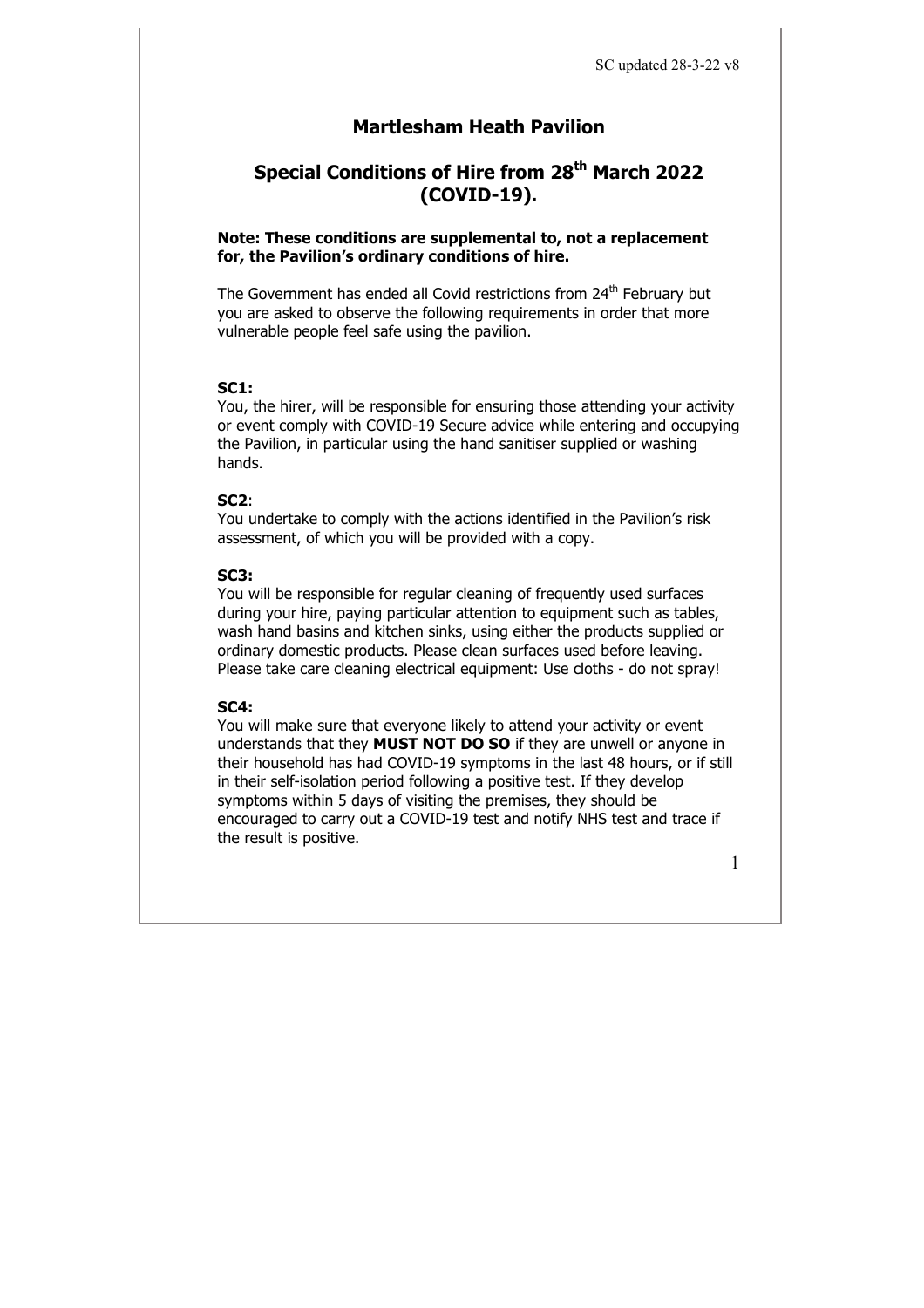## **SC5:**

You will keep the premises well ventilated during your hire. You will be responsible for ensuring doors and windows (using a window key) are all securely locked on leaving.

## **SC6**:

You will encourage social distancing between people who do not have regular contact with each other as far as possible. We advise that no more than **30** people attend your activity/event in order that social distancing can be maintained. (This excludes children under 5 years).

## **SC7**

You will take particular care to ensure that social distancing (or mitigation such as face coverings) is maintained with any persons **likely to be more vulnerable to COVID-19, including, for example, ensuring they can** access the toilets or other confined areas without compromising social distancing.

### **SC8**:

You will arrange the room as far as possible to facilitate social distancing, for example: Seating side by side rather than face-to-face, at least one empty chair between each person or household group. If tables are being used by people from different households a wide U-shape is advisable.

## **SC9**:

You will be responsible for the disposal of all rubbish created during your hire, including tissues and cleaning cloths, are taken away with you when you leave the Pavilion.

# **YOU MUST TAKE ALL WASTE MATERIALS AWAY WITH YOU**

### **SC10**:

Food or drink should if possible be consumed while seated.

# **SC11:**

We will have the right to close the Pavilion if there are safety concerns relating to COVID-19, for example, if someone who has attended the Pavilion develops symptoms and thorough cleansing is required or if it is reported that the Special Hiring Conditions above are not being complied

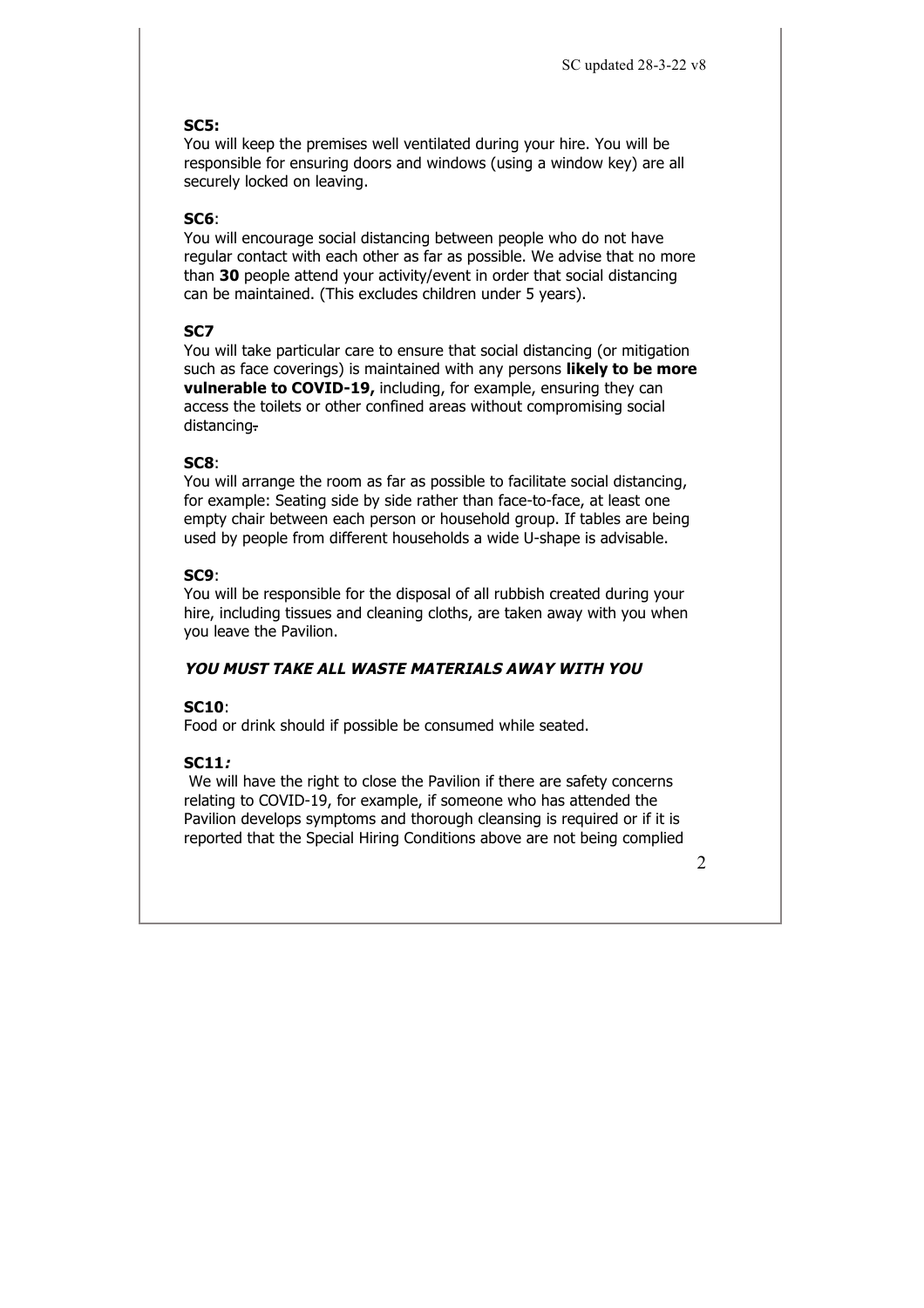with, whether by you or by other hirers, or in the event that public buildings are asked or required to close again. If this is necessary, we will do our best to inform you promptly and you will not be charged for this hire.

#### **SC12**:

In the event of someone becoming unwell with suspected Covid-19 symptoms while at the Pavilion you should remove them to the designated safe area outside. Provide tissues and a bin or plastic bag, and a bowl of warm soapy water for handwashing. Ask others in your group to provide contact details if you do not have them and then leave the premises, observing the usual hand sanitising precautions, and advise them to launder their clothes when they arrive home. Inform the Pavilion Facilities Manager on: 07860 243 625.

#### **SC13:**

In order to avoid risk of aerosol or droplet transmission please avoid people needing to shout or raise their voices to each other, e.g., refrain from playing loud music at a volume which makes normal conversation difficult.

### **SC14:**

Other special points as appropriate.

E.g., Where a sports, exercise or performing arts activity takes place: You will organise your activity in accordance with guidance issued by the relevant governing body for your sport or activity.

E.g., Where a group uses their own equipment:

You will ask those attending to bring their own equipment and not share it with other members or You will avoid using equipment, which is difficult to clean, as far as possible. You will ensure that any equipment you provide is cleaned before use and before being stored in the Pavilion.

If you use the **Audio-visual cabinet** (for the overhead projector etc.) please take the following action:

- 1. Wash or sanitise your hands.
- 2. Switch OFF the main power switch in the cabinet (bottom right with red light).

3